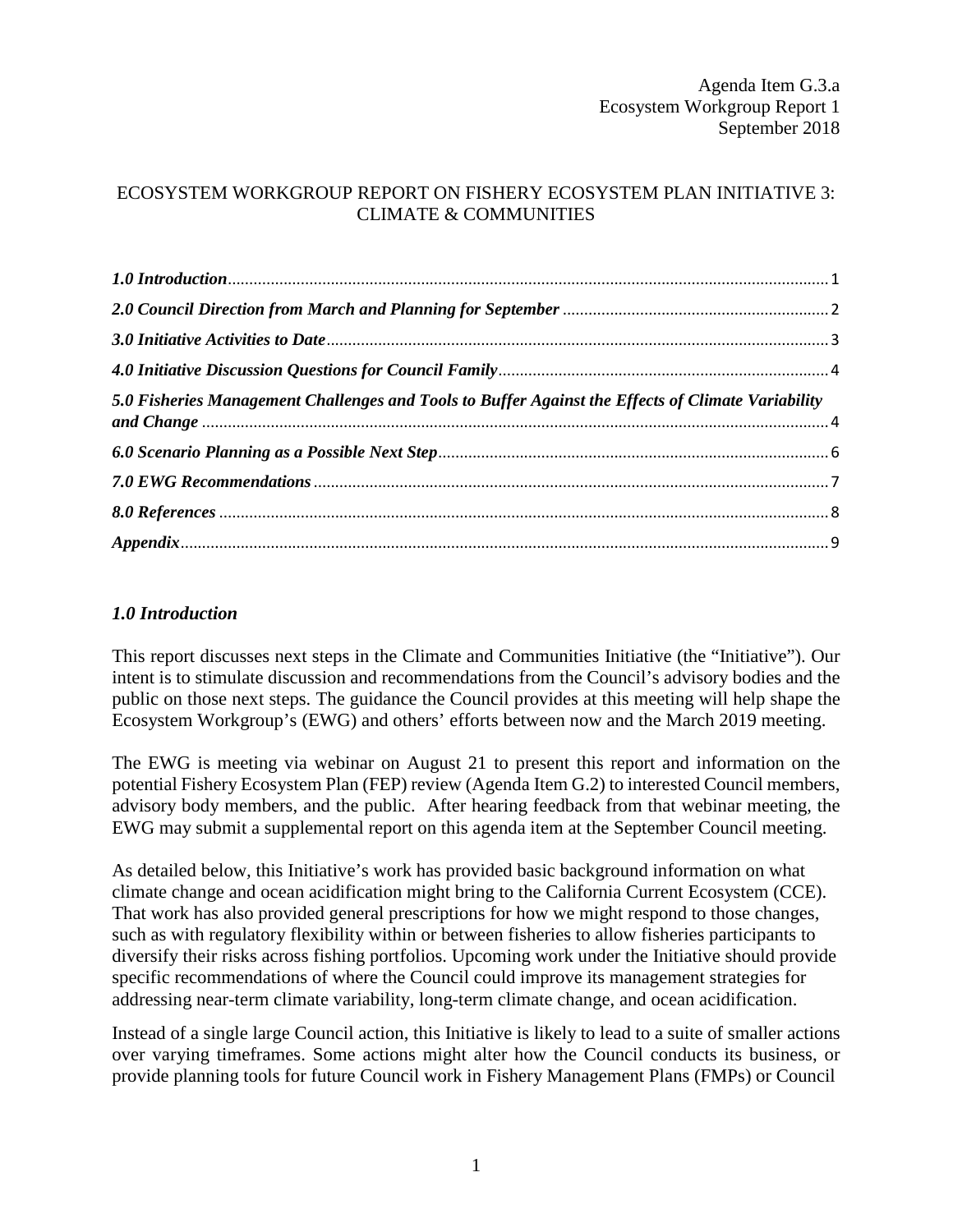Operating Procedures, or checkpoints for the Council to more deliberately consider whether its management recommendations provide sufficient resilience for fish stocks and flexibility for fishing communities. In this EWG report, we respond to Council direction from March 2018 and provide guidance on next steps for developing that suite of actions.

## <span id="page-1-0"></span>*2.0 Council Direction from March and Planning for September*

At its March 2018 meeting, the Council recommended revising the goal statement for the Initiative as shown here **in bold text**, to highlight the Council's intent that the Initiative lead to fisheries management actions, and not just changes in Council processes:

*The goal of a cross-FMP Climate and Communities Initiative is to consider, develop, and implement strategies for improving the flexibility and responsiveness of our management actions to near-term climate shift and long-term climate change, and strategies for increasing the resiliency of our managed stocks and fisheries to those changes. This approach should better support West Coast fishing communities that depend on marine fishery resources.*

The Council also discussed whether the Initiative should focus on fisheries beyond the FMP species' fisheries. While prioritizing fisheries under Council authority, the Council was interested in looking at whether the effects of climate and oceanographic conditions on state and tribal fisheries would interact with those same effects on Council-managed fisheries. For example, the major invertebrate fisheries, such as for Dungeness crab and pink shrimp, are key pieces of West Coast commercial fishing portfolios for fishermen who also participate in Council-managed fisheries. Therefore, we expect discussions on the Initiative will range into key connections across fisheries without delving into strategies for management action for particular state and tribal fisheries.

Council members were also interested in thinking about and discussing some of the potential effects of climate change and stream warming on interior Chinook salmon stocks that support multiple fisheries. We note that the Northwest and Southwest Fisheries Science Centers included a new discussion in their 2018 Ecosystem Status Report (Harvey et al., eds.) within Appendix F on *Snow-Water Equivalent, Streamflow, and Stream Temperature*. The information in that appendix, and scientific efforts to develop other freshwater habitat indicators should improve the information the Council and the public receive about stream conditions. *Climate Change and Our Natural Resources* (TTWW 2016) provides suites of recommendations for improving the resilience of freshwater and marine stocks and habitats to climate change, such as: restoring native freshwater habitat, improving natural streamflows, managing sediment load in streams, and identifying and (where possible) mitigating for warmer stream temperatures.

Finally, the Council noted at its March meeting that the FMPs include existing measures that build resilience into fish stocks and create flexibility for fisheries. [Section 3.5.1.2 of the FEP,](http://www.pcouncil.org/wp-content/uploads/FEP_FINAL.pdf) which is provided in the appendix to this report, lists the ecosystem-based management measures within each of the FMPs, although that list is only up to date through 2012, and management measures to improve fisheries management adaptability are likely just a subset of the measures discussed in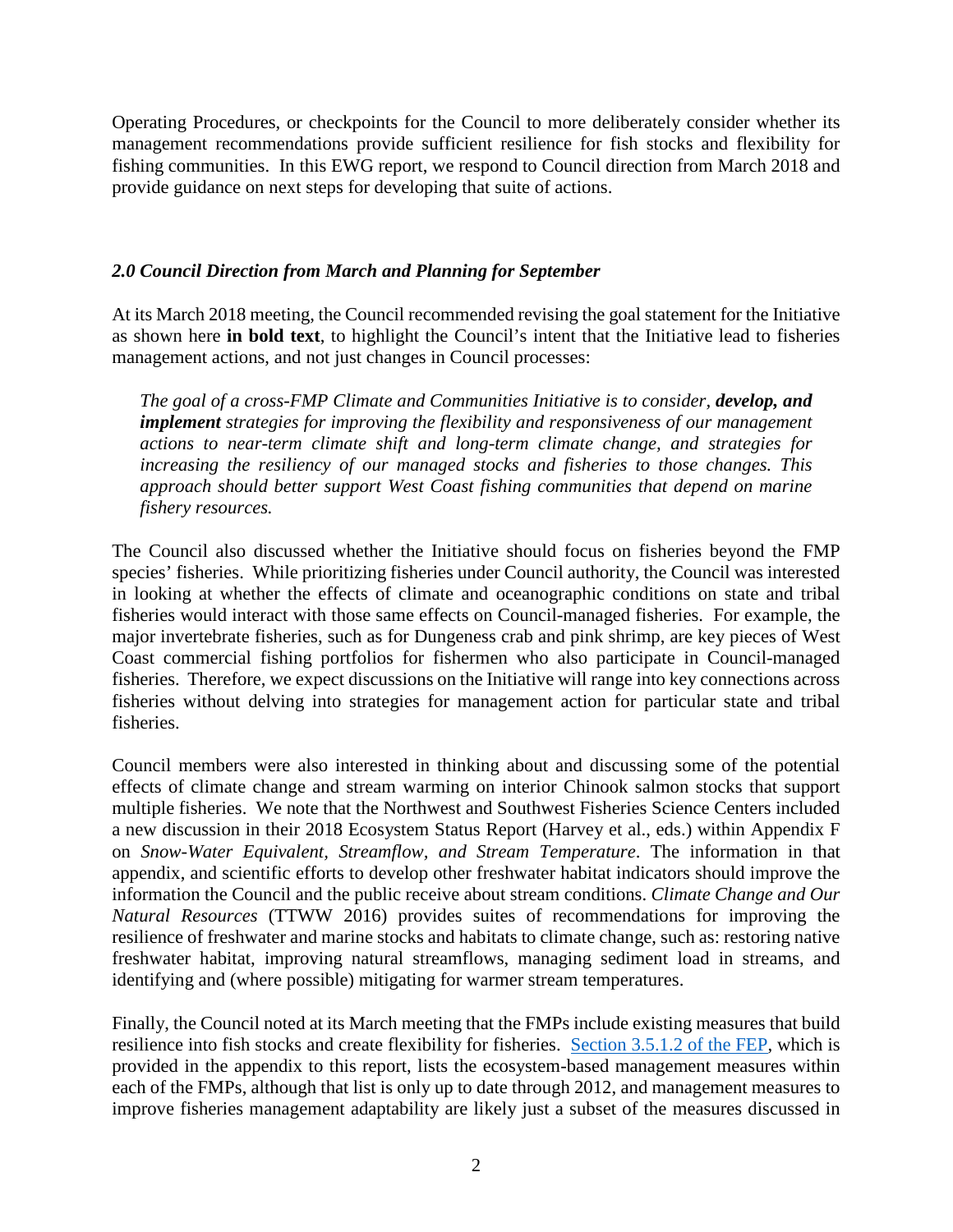the FEP. That section of the FEP was developed in close coordination with the FMP-specific management teams; therefore, the EWG suggests that updating a comprehensive list of FMPspecific management measures to support fisheries management under climate variability and change should begin with a consultation between the EWG and each of those management teams.

Beyond the Council's focus on and priority for developing management strategies for its fisheries, this Initiative may have other benefits for coastwide ecosystem-based management. Assessments of current conditions, such as those provided in the annual ecosystem status report, and the outlook for the future of the CCE and its fisheries may be interesting to government agencies, private entities, and members of the public beyond the Council process. The Council could consider shaping the Initiative's analyses and discussions to help people and organizations who fund, create, and influence environmental policy and programs at various levels of government and civil society to help them weigh their options, choices, and investment decisions for their futures. The Initiative may help other natural resource managers considering how to mitigate for and adapt to climate change by documenting and communicating the potential unavoidable costs of climate variability and change to the CCE and its fisheries and fishing communities.

### <span id="page-2-0"></span>*3.0 Initiative Activities to Date*

Leading up to the Council's March 2018 discussion of the Initiative, the EWG had coordinated [a January-February webinar series](https://www.pcouncil.org/ecosystem-based-management/fishery-ecosystem-plan-initiatives/climate-and-communities-initiative/climate-and-communities-initiative-2018-webinar-series/) featuring scientists from the Northwest and Southwest Fisheries Science Centers discussing recent scientific information on the potential effects of climate variability and change on the CCE and West Coast fisheries. We also anticipate that the climate vulnerability assessments for CCE fish, the results of which were preliminarily [presented](http://www.pcouncil.org/wp-content/uploads/2017/09/I1a_Sup_NWFSC_SWFSC_Prestn1_McClure_SEPT2017BB.pdf) at the [Council's September 2017 meeting,](http://www.pcouncil.org/wp-content/uploads/2017/09/I1a_Sup_NWFSC_SWFSC_Prestn1_McClure_SEPT2017BB.pdf) will be helpful to the Council in sorting out which species may be more or less vulnerable to the potential effects of climate variability and change. Also in 2017, EWG members and Council staff attended a workshop on ocean tipping points to train resource managers to understand and apply a suite of scientific tools and methods to support effective management decisions related to ecological regime shifts, fisheries collapse, and other types of dramatic ecological change in the ocean.

For the Council's April 2018 meeting, the EWG provided a [supplemental informational report](https://www.pcouncil.org/wp-content/uploads/2018/04/IR8_Supp_EWG_TNCworkshopRecommendations_APR2018BB.pdf) intended to help the Council consider issues and ideas for a May 2018 workshop, sponsored by The Nature Conservancy, on the Initiative. Members of the EWG and the larger Council family attended the workshop. Council staff have posted materials from the May workshop on the Council's [website for this initiative.](https://www.pcouncil.org/ecosystem-based-management/fishery-ecosystem-plan-initiatives/climate-and-communities-initiative/) We understand that The Nature Conservancy and The Fisheries Leadership & Sustainability Forum, which facilitated the May workshop, will be reporting on that workshop to the Council at this meeting.

The EWG met via webinar on May 22, 2018, primarily to develop its report to the June 2018 meeting on the Draft Research and Data Needs Document. In that [supplemental June EWG report,](https://www.pcouncil.org/wp-content/uploads/2018/06/C4a_Supp_EWG_Rpt1_Jun2018BB.pdf) we not only provided comments on that draft Document, we also discussed the EWG's priorities for ecosystem science in support of the Initiative.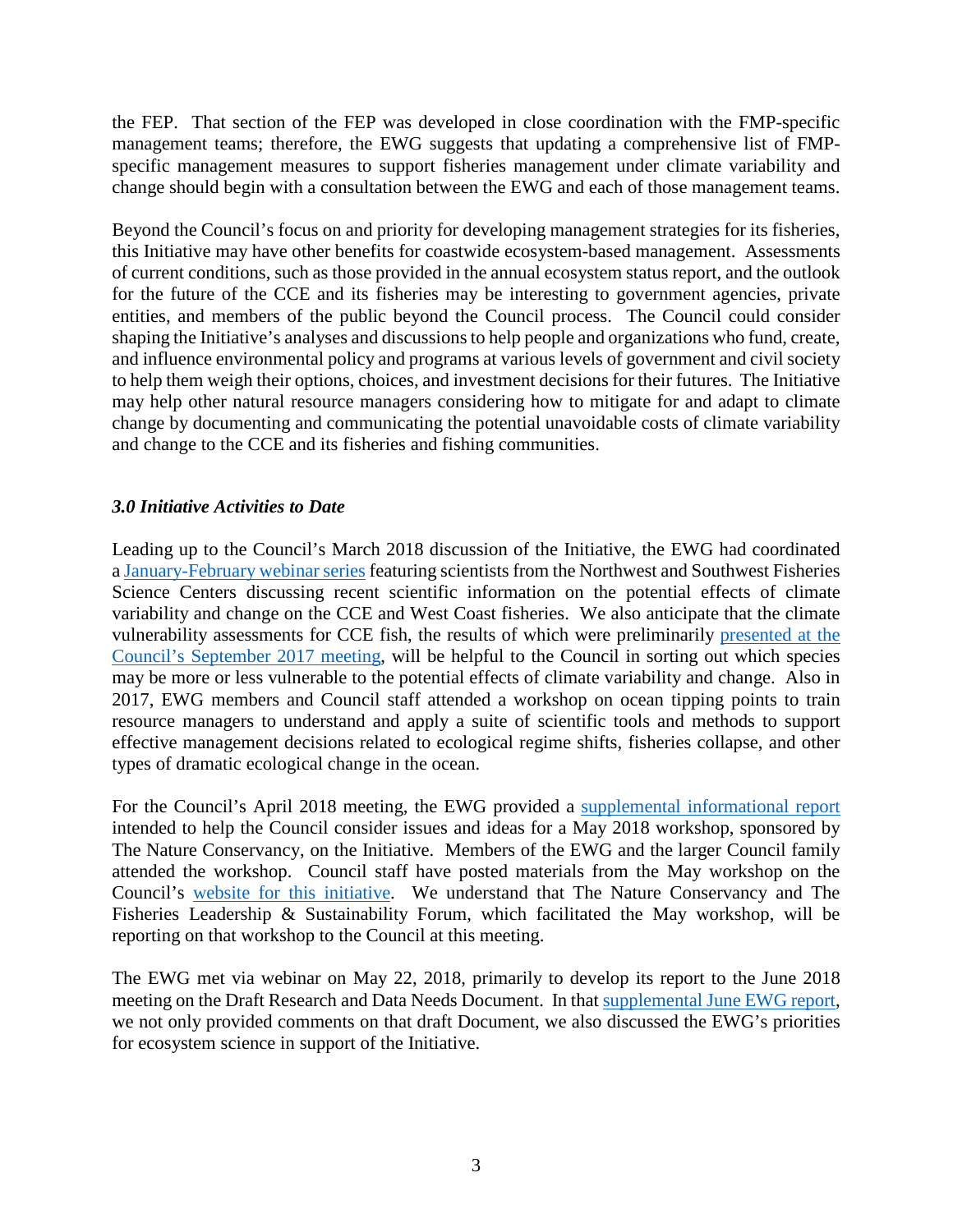## <span id="page-3-0"></span>*4.0 Initiative Discussion Questions for Council Family*

In July 2018, we drafted questions on this Initiative for Council members, advisory body members, and the public. We intended these broad questions to help Council process participants think about concerns they might have for our fisheries under climate change, based on their past and current experiences, and what they might want out of the Initiative looking forward. We are expecting these questions to spur conversations, not to lead to immediate answers for Council action. Advisory bodies could share their initial thoughts about and answers to these questions in their September 2018 reports. Responses to these questions from Council advisory bodies and the public should be useful to Council discussions under this agenda item.

Posted on [this initiative's website](https://www.pcouncil.org/ecosystem-based-management/fishery-ecosystem-plan-initiatives/climate-and-communities-initiative/) and distributed to Council advisory bodies via email, we asked:

- 1. How do you think the Council can best address or minimize risks associated with the effects of increased climate variability on marine species?
- 2. Addressing increased climate variability requires fisheries management that is flexible and adaptable to minimize impacts on the fisheries and associated communities.
	- a. What do you see as the biggest constraints to flexible and adaptable management that the Council/National Marine Fisheries Service (NMFS)/States could or should address?
	- b. How far out in time are you thinking when planning and making fishing business, fishery management, or fishery science decisions? A year? 3-5 years? Farther than 10 years?
	- c. Do you know whether your state, tribe, agency, or other organization is doing anything already to address concerns about the potential effects of climate variability? Anything you want to bring to the Council's attention?
- 3. Do you want more flexibility to switch between fisheries? Or, flexibility to change where you fish for the species you target?
- 4. Did you witness changing ocean, stream, or fishery conditions during our recent, 2014- 2016, El Niño and Marine Heat Wave (Warm Blob) period? If you are a fisherman, did you have to react (fish differently?) than during previously large changes in ocean conditions?
- 5. Are there climate and fishery issues that are important for your state or tribe, but which are not usually discussed in the Council process? (If so, which fisheries and for which state/tribe?) How might they play a role in Council actions in the future?

# <span id="page-3-1"></span>*5.0 Fisheries Management Challenges and Tools to Buffer Against the Effects of Climate Variability and Change*

During the Council's March 2018 discussion of the Initiative, the Council asked the EWG to develop some ideas and generate discussion on fisheries management challenges and actions under climate change. The Council recognized that many of our traditional fisheries management tools could be useful to buffer against the potential effects of climate variability and change on fish stocks and fisheries.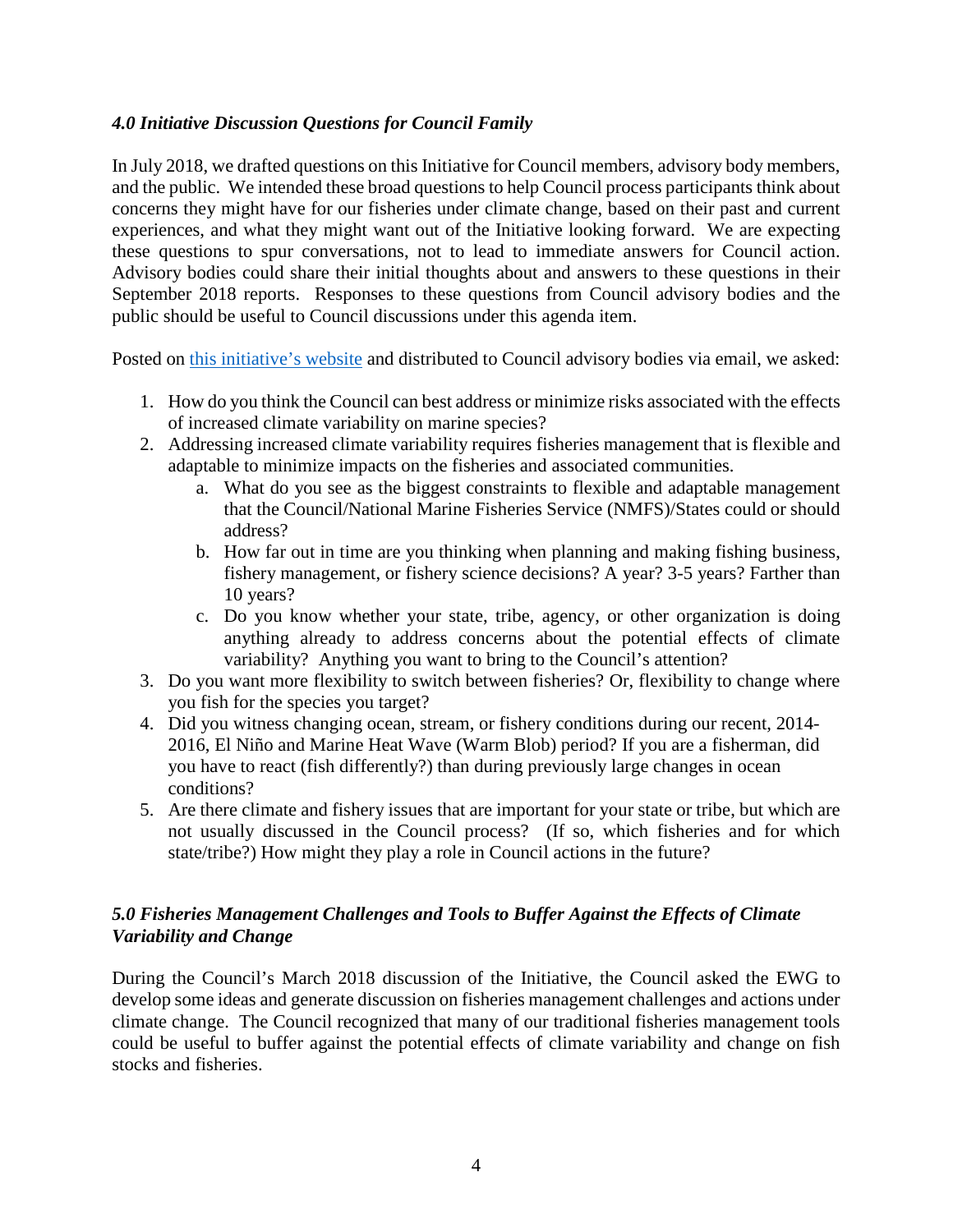Council actions already involve considerable uncertainty, including scientific uncertainty as to the current and future status and size of fish populations and management uncertainty about the effects of its regulations. The Initiative's [webinar series](https://www.pcouncil.org/ecosystem-based-management/fishery-ecosystem-plan-initiatives/climate-and-communities-initiative/climate-and-communities-initiative-2018-webinar-series/) held in early 2018 touched on what science and modelling tell us about how climate change and ocean acidification may add to the mix of uncertainty. As we have seen in recent years, variability is expected to increase overall. This variability may be difficult to differentiate from current levels over the short and medium timeframes. Over the long term, however, we may be headed for a "no-analog" future, where current conditions provide no guidance on what conditions we may expect in the future.

The ability to adjust harvest policies and management measures based on feedback will continue to be the linchpin of fisheries management under climate change. Traditional policies like rebuilding overfished stocks and maintaining healthy stocks make those stocks less vulnerable to the negative effects of climate change than they might have been in past decades. The Council already adjusts harvest policies and levels based on new information about fish stocks, or makes inseason shifts in response to conditions in the fishery. Feedback from monitoring and modelling, as well as from fishery participants and the public, is key to detecting changes in social, economic, and ecological conditions and guiding the Council on options for responding. The major prescription for managing under such uncertainty, and one that the Council has long followed, is to build a system that can be managed adaptively.

The EWG expects that some of the potential effects of climate change, such as changes to a stock's productivity or stock structure, would normally be identified and discussed through the Council's existing fisheries management processes to plan for, review, and adopt stock assessments, and to develop harvest management measures. As NMFS implements its new Stock Assessment Improvement Plan and provides final climate vulnerability assessments for West Coast fish stocks, the Council could prioritize more frequent assessment of those stocks most vulnerable to climate change. The Council could also schedule itself to periodically consider whether harvest policy reviews are needed for any of its FMP species or species groups.

In *A Review of Potential Approaches for Managing Marine Fisheries in a Changing Climate*, Morrison and Termini (2016) provide a literature review and discussion of potential reactive and proactive fisheries management programs and measures that may help address some of the potential effects of climate change. Most of the fisheries management suggestions in Morrison and Termini (2016) call for either:

- monitoring stocks and the system to be more aware of climate variability and its effects,
- improving the status and structure of managed stocks so that those stocks are more resilient to change, including tailoring harvest control rules more closely to the environmental regime for species where linkages have been identified, or
- increasing flexibility and adaptability in fisheries management programs so that the fishing industry can be more flexible and adaptable to change.

Similarly, *Readying California Fisheries for Climate Change* (Chavez et al. 2017) also recommends managing fisheries to build ecological and social resilience, to increase adaptability and support transitions in fisheries management, strengthen forecasting, and expand crossboundary coordination on fisheries management.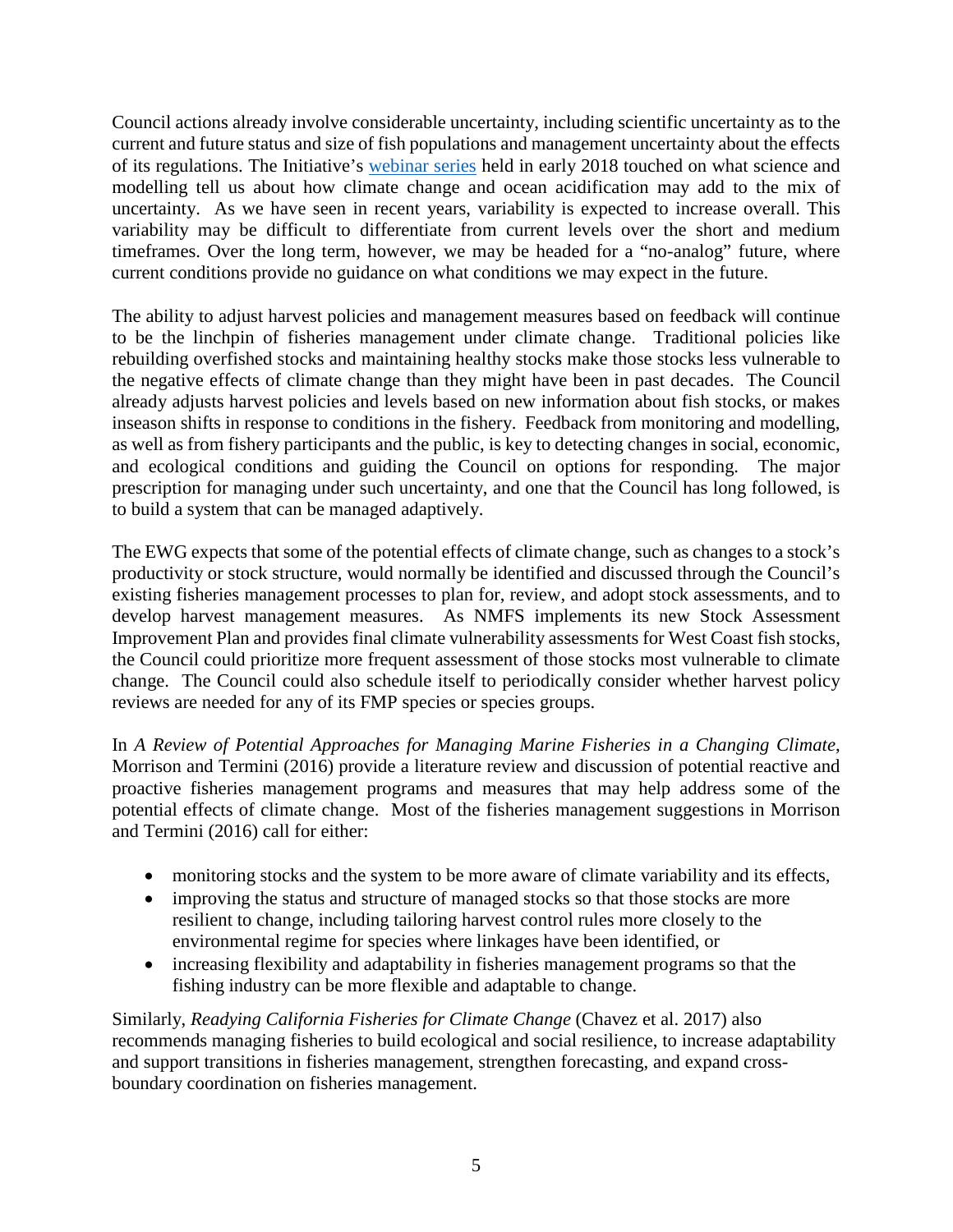*Climate Change and Our Natural Resources* (TTWW 2016) focuses on the concerns of treaty fishing tribes, which are strongly place-based, and offer ideas and lessons that may be useful for tribal and non-tribal fishing communities that are geographically constrained in either their safe access to fishing grounds, or road access to fish markets, or both. That report also provides a whole-system look at the interacting effects of terrestrial, freshwater, and marine habitats on fisheries productivity under climate change. As the Council reviews its essential fish habitat (EFH) policies going forward, it might consider: protections for fish nursery grounds; whether existing closed-area boundaries still apply to the species, stocks, and habitats they were intended to protect; and whether there may be West Coast marine habitat features that are particularly vulnerable to climate change.

To support the resilience of coastal communities to climate change, the Council could review its fisheries management programs for whether those programs allow Council decision-making to adapt to changing information, and for whether those programs should be modified for fisheries participants to have more flexibility in how and where they fish. As the Council noted at its March 2018 meeting, the FMPs include existing measures that could build resilience into fish stocks and create flexibility for fisheries.

## <span id="page-5-0"></span>*6.0 Scenario Planning as a Possible Next Step*

Morrison and Termini (2016) suggest that fisheries managers and stakeholders use scenario planning processes to explore their options for managing in the face of climate variability and change. Scenario planning is more fully described in a National Park Service publication, *Using Scenarios to Explore Climate Change: A Handbook for Practitioners* (2013).

Scenario planning can take many forms. One option might be for Council members, or an ad hoc group combining Council members, Council advisors, scientists, and stakeholders, to convene via workshops to discuss how the Council might react to a scientifically-based-butimagined future scenario for one or more Council-managed fisheries. For example, such a group could consider how fisheries management might change under a scenario where, by 2030, yelloweye rockfish were to fully recover, and Chinook salmon returns to the Columbia River basin were to further decline. Alternately, the scenario planning might instead focus on ports or regional perspectives that include state, tribal, and Federal fisheries together.

Scenario planning would allow discussion of specific possible futures, rather than raising just the vague potential for warmer and more acidic rivers and oceans. While scenarios would involve considerable uncertainty, providing a set of plausible visions for future fisheries management challenges in the CCE would allow managers and stakeholders to better evaluate specific potential changes to fisheries management processes. The EWG provided discussion questions to Council members, Council advisory bodies, and the public during summer 2018 in part to begin soliciting ideas for future scenarios that could be explored in a scenario planning process.

While scenario planning could be done in a variety of ways, all would likely need a sizeable time commitment and effort to design and organize. Scientific expertise would be required to aid the design of the scenarios. If the Council is interested in pursuing the scenario planning concept, the EWG and others could collaborate to provide a more detailed draft process for the Council's review in March 2019.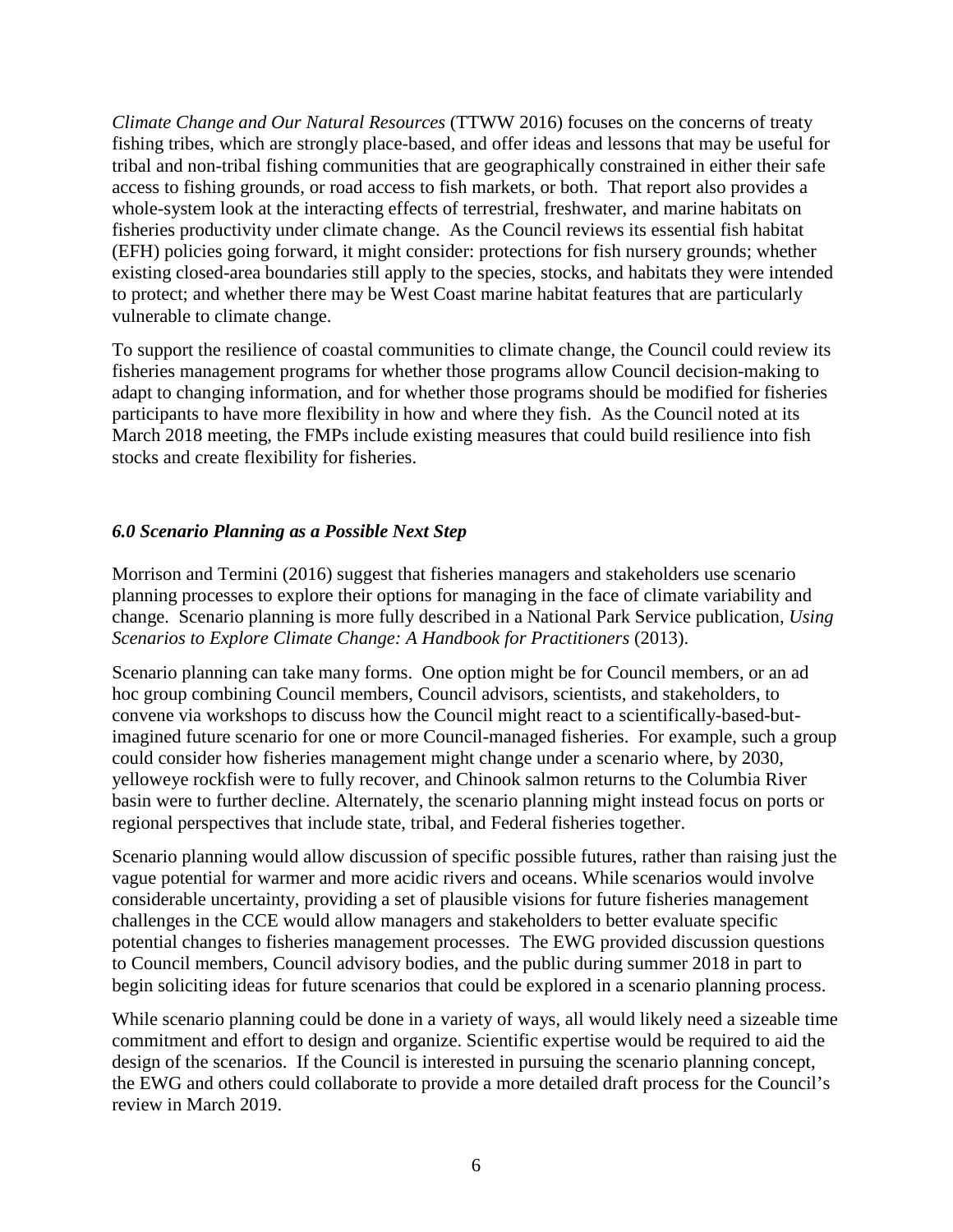## <span id="page-6-0"></span>*7.0 EWG Recommendations*

As discussed in the Introduction to this report, the EWG anticipates that this Initiative will result in a suite of actions over varying timeframes, rather than a single large effort or document. Ideally, these actions could be phased in as they become ready for Council consideration. To develop those actions, the EWG recommends further and more specific discussions of how the Council might respond to potential changes in the CCE. To that end, the EWG recommends that the Council:

- Consider whether they have received adequate comments and suggestions from the discussion questions for this initiative. If not, send out these, or recommend other, framing questions for a longer and more deliberate public review process in preparation for further discussion at the March 2019 meeting.
- Consider whether the Council process is interested in or ready for climate change scenario planning and, if so, direct the EWG to scope the task and recommend categories of potential workshop participants and specific scenarios. The EWG could report back in March 2019 with a more detailed description of the activities that would occur under a scenario planning exercise and at least a rough schedule.
- Consider whether the Council needs briefings on the potential effects of climate variability and change on either interior salmonid stocks that contribute to Council-managed fisheries, or on non-federal ocean species and fisheries, or both. Or, consider whether the Council would like a briefing on climate impacts on fishing communities and their relevance to Council management, or actions being undertaken to mitigate those impacts. Make recommendations on the appropriate agencies or other entities to develop those briefings.
- If the Council is ready for more specific background information and action recommendations, provide some framing discussion for the EWG and other advisory bodies on the general topics or management areas that the Council would like to see addressed. For example, climate change planning measures could be built into EFH review and management processes, or into stock assessment development and review processes, or into fisheries licensing or license program review processes.
- Direct its management teams to work with the EWG to review and update an inventory of existing FMP measures that could be used to build resilience into fish stocks and create flexibility for fisheries.
- Consider supplementing EWG membership with scientific expertise to aid with the next steps in the Initiative.

PFMC 08/16/18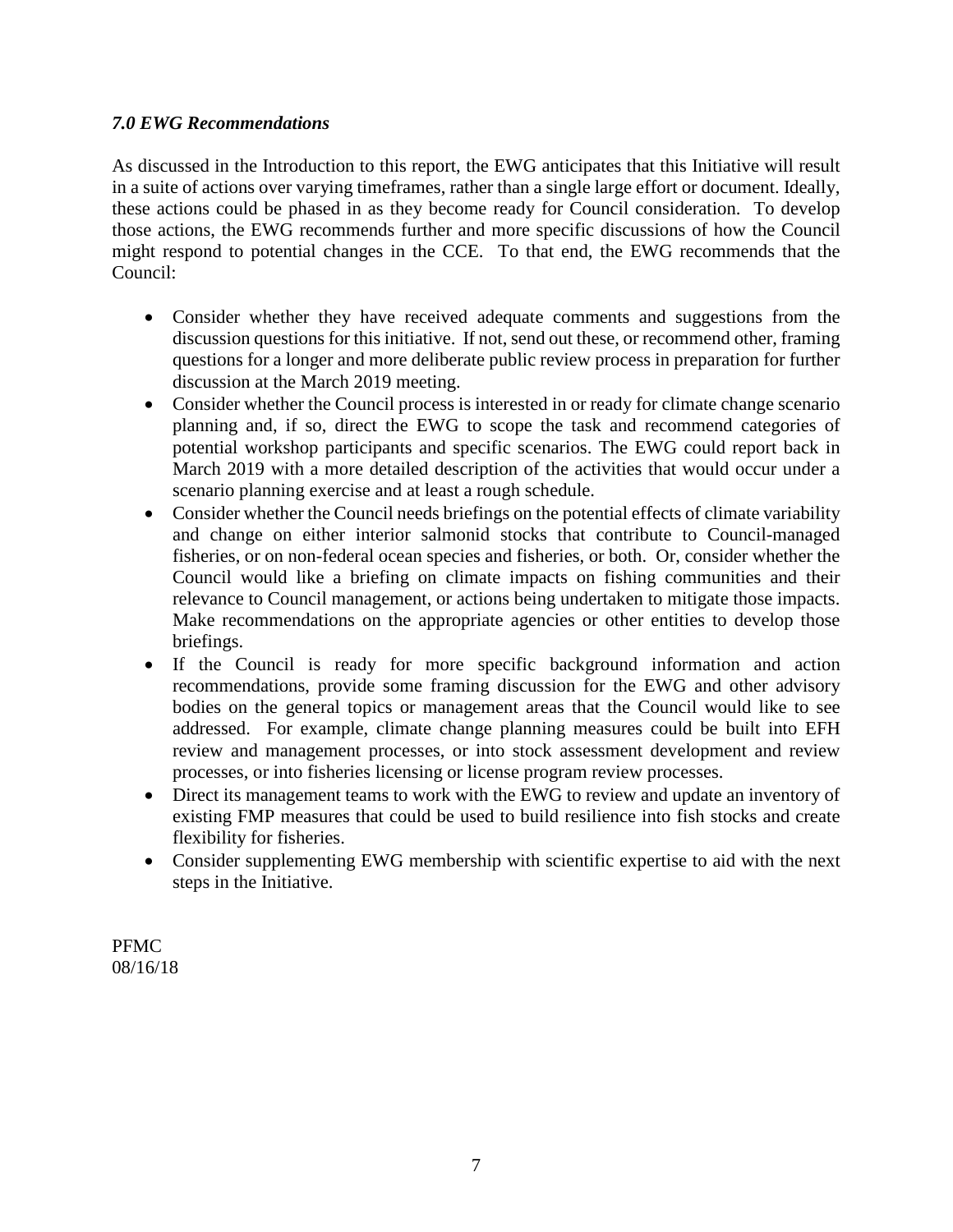### <span id="page-7-0"></span>*8.0 References*

Chavez, F. P., Costello, C., Aseltine-Neilson, D., Doremus, H., Field, J. C., Gaines, S. D., Hall-Arber, M., Mantua, N. J., McCovey, B., Pomeroy, C., Sievanen, L., Sydeman, W., and Wheeler, S. A. (California Ocean Protection Council Science Advisory Team Working Group). 2017. Readying California Fisheries for Climate Change. California Ocean Science Trust, Oakland, California, USA. Available:

[http://www.oceansciencetrust.org/wp-content/uploads/2016/06/Climate-and-](http://www.oceansciencetrust.org/wp-content/uploads/2016/06/Climate-and-Fisheries_GuidanceDoc.pdf)[Fisheries\\_GuidanceDoc.pdf](http://www.oceansciencetrust.org/wp-content/uploads/2016/06/Climate-and-Fisheries_GuidanceDoc.pdf) (August 2018).

- Harvey, C., T. Garfield, G. Williams, N. Tolimieri, and E. Hazen. 2018. California Current Integrated Ecosystem Assessment, California Current Ecosystem Status Report. Appendix F available: [https://www.pcouncil.org/wp](https://www.pcouncil.org/wp-content/uploads/2018/02/F1a_NMFS_Rpt2_2018_IEA_SoCC_FINAL_appendices_Mar2018BB.pdf)[content/uploads/2018/02/F1a\\_NMFS\\_Rpt2\\_2018\\_IEA\\_SoCC\\_FINAL\\_appendices\\_Mar2](https://www.pcouncil.org/wp-content/uploads/2018/02/F1a_NMFS_Rpt2_2018_IEA_SoCC_FINAL_appendices_Mar2018BB.pdf) [018BB.pdf](https://www.pcouncil.org/wp-content/uploads/2018/02/F1a_NMFS_Rpt2_2018_IEA_SoCC_FINAL_appendices_Mar2018BB.pdf) (August 2018).
- Morrison, W.E., and V. Termini. 2016. A Review of Potential Approaches for Managing Marine Fisheries in a Changing Climate. U.S. Dept. of Commer., NOAA. NOAA Technical Memorandum NMFS-OSF-6, 35 p. Available: <https://repository.library.noaa.gov/view/noaa/12973> (August 2018).
- National Park Service, 2013. Using Scenarios to Explore Climate Change: A Handbook for Practitioners. National Park Service Climate Change Response Program. Fort Collins, Colorado. Available: [https://www.nps.gov/subjects/climatechange/upload/CCScenariosHandbookJu](https://www.nps.gov/subjects/climatechange/upload/CCScenariosHandbookJuly2013.pdf) [ly2013.pdf](https://www.nps.gov/subjects/climatechange/upload/CCScenariosHandbookJuly2013.pdf) (August 2018).
- Treaty Tribes of Western Washington. 2016. Climate Change and Our Natural Resources: A Report from the Treaty Tribes in Western Washington. Northwest Indian Fisheries Commission, Olympia, WA. Available: [http://nwifc.org/w/wp](http://nwifc.org/w/wp-content/uploads/downloads/2017/01/CC_and_Our_NR_Report_2016-1.pdf)[content/uploads/downloads/2017/01/CC\\_and\\_Our\\_NR\\_Report\\_2016-1.pdf](http://nwifc.org/w/wp-content/uploads/downloads/2017/01/CC_and_Our_NR_Report_2016-1.pdf) (August 2018).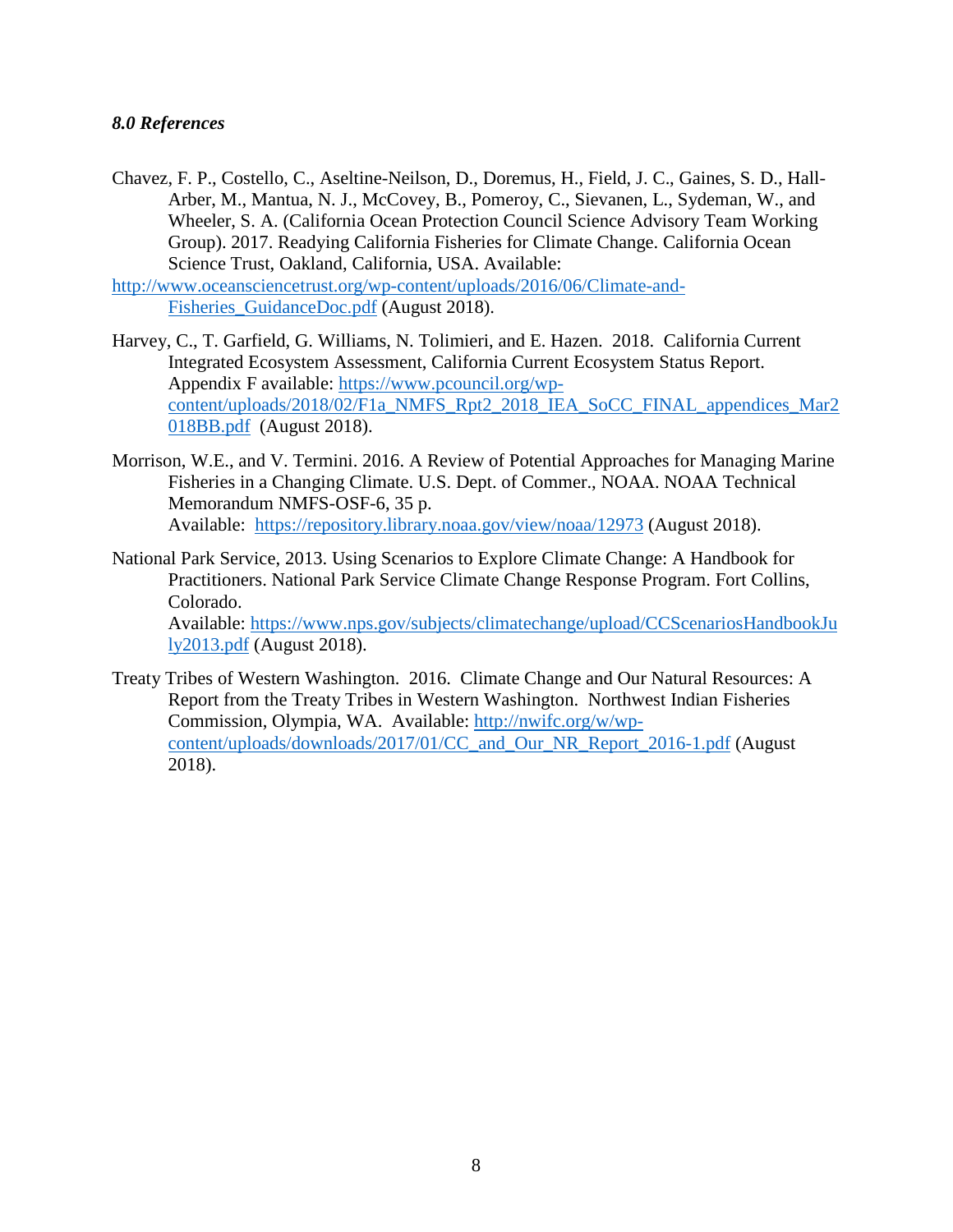### <span id="page-8-0"></span>*Appendix*

**AUGUST 2018 NOTE**: THIS APPENDIX EXCERPTS SECTION 3.5.1.2 OF THE FEP, WHICH IS CURRENT AS OF 2012 AND LISTS MANAGEMENT MEASURES IN EACH OF THE FMPS THAT SUPPORT ECOSYSTEM-BASED MANAGEMENT. WE PROVIDE THIS LIST IN THIS 2018 EWG REPORT AS AN EXAMPLE. THIS IS NOT A CURRENT LIST OF MANAGEMENT MEASURES THAT MAY HELP THE COUNCIL BUILD ADAPTABILITY TO CLIMATE CHANGE INTO WEST COAST FISH STOCKS AND FISHERIES.

#### *3.5.1.2 Ecosystem-Based Management Measures within FMPs*

This section [of the FEP] identifies existing ecosystem-based principles and management measures within current FMPs, particularly management measures that were either taken to mitigate the impact of fishing on the environment or ecosystem, or measures that take into account the effects of the biophysical environment on managed species. Additional protective management measures have also been promulgated under the ESA and Marine Mammal Protection Act (MMPA). The fisheries are managed to include these protection measures. For each measure listed under the species group FMPs, we indicate in brackets the FMP species groups or protected species that may benefit from the measure listed. The following lists, separated by FMP, are current through February 2013.

#### *Coastal Pelagic Species FMP*

- 1. Krill harvest prohibition: The CPS FMP prohibits harvest of all species of euphausiids (krill) that occur within the U.S. West Coast EEZ to help maintain important predator-prey relationships and the long-term health and productivity of the West Coast ecosystem. These ecosystem conservation principle enhance fishery management by protecting, to the extent practicable, krill resources, which are an integral part of the ecosystem [HMS, groundfish, salmon, CPS, marine mammals, birds]
- 2. Conservative Management Strategy: The Council has demonstrated a consistently conservative approach to CPS harvest management in response to their ecological role as forage and importance to West Coast fisheries. The Council frequently reviews new science in support of stock assessments and management strategies and conducts annual stock assessments for the actively managed species because of the annual variability that can occur in the biomass of CPS. In the late-1990's, the Council chose the most conservative harvest control rule for Pacific sardine when presented a wide range of FMP harvest policies. The rationale for this harvest policy, like the other harvest controls rules in the FMP, is oriented toward maximizing biomass versus maximizing catch. Because of this, the annual harvest levels that result from the rule never exceed 12 percent of the estimated biomass for that year. [HMS, groundfish, salmon, CPS, marine mammals, birds]
- 3. Environmental Indicators: The intent of the existing environmental parameter in the Pacific sardine harvest control rule is to explicitly adapt harvest levels in response to environmental variability. The existing environmental parameter is one of the Council's priority research needs and new science suggests a need to explore a broader range of ecological indicators of Pacific sardine productivity. Additionally the annual Stock Assessment and Fishery Evaluation (SAFE) document for CPS includes an 'Ecosystem Considerations' chapter that provides a summary of oceanographic trends and ecological indicators being tracked by NMFS in the CCE and potentially having an effect on CPS stocks. [CPS]
- 4. Cutoff Parameters: CPS harvest control rules have long utilized "Cutoff" parameters to protect a core spawning population and prevent stocks from becoming overfished. The Cutoff is a biomass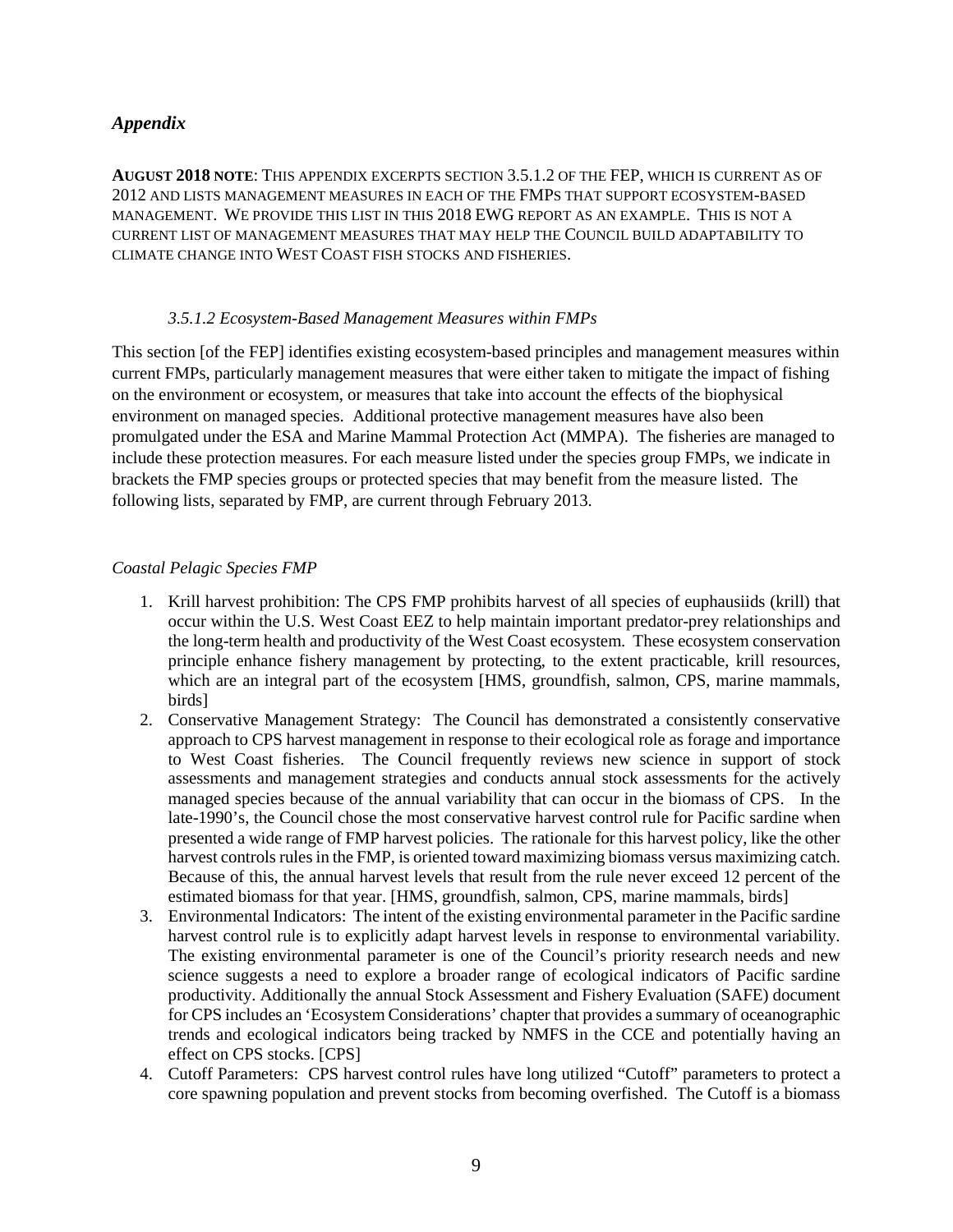level below which directed harvest is not allowed. Cutoff values are set at or above the overfished threshold and have the effect of automatically reducing harvest rates as biomass levels decline. This mechanism serves to preserve a spawning stock size. For Pacific sardine, the Cutoff value is 150,000 mt or three times the overfished threshold and is part of the Council's conservative management approach. [HMS, groundfish, salmon, CPS, marine mammals, birds]

- 5. Monitored stock harvest strategy: The ABC control rule for monitored stocks consists of a 75% reduction from the species overfishing level. This precautionary approach is in response to greater scientific uncertainty about stock status or management. [HMS, groundfish, salmon, CPS, marine mammals, birds]
- 6. EFH: EFH for CPS finfish species is temperature-based. The east-west geographic boundary of EFH for CPS is defined to be all marine and estuarine waters from the shoreline along the coasts of California, Oregon, and Washington offshore to the limits of the EEZ and above the thermocline where sea surface temperatures range between  $10^{\circ}$ C to  $26^{\circ}$ C. The southern boundary is the U.S.-Mexico maritime boundary. The northern boundary is more dynamic, and is defined as the position of the 10°C isotherm, which varies seasonally and annually. [CPS]
- 7. Ecosystem Component (EC) Species: The CPS FMP contains two EC species, jacksmelt and Pacific herring. In recognition of their role as forage, bycatch and incidental catch of these species is specifically monitored, along with all other bycatch/incidental catch, annually in the CPS Stock Assessment and Fishery Evaluation document.
- 8. Bycatch provisions: Incidental catch provisions are often included in annual management recommendations for CPS. These provisions are included to allow for small allowances of incidental catch of a specific CPS species, for which the directed fishery may be closed, in other CPS fisheries to prevent and reduce discard. [CPS]
- 9. ESA incidental take protections: CPS fishing boat operators and crew are prohibited from deploying their nets if a southern sea otter is observed within the area that would be encircled by the purse seine. [otters]

#### *Groundfish FMP*

- 1. EFH Conservation Areas: extensive, coastwide, long-term closed areas to protect groundfish EFH from bottom contact gear, particularly in rocky reef areas; extensive, coastwide, long-term closed area to freeze the footprint of West Coast trawl gear use to inshore of 700 fm depth contour. [Groundfish, salmon (particularly Chinook), marine mammals, seabirds]
- 2. Rockfish Conservation Areas: coastwide, seasonally-variable closed areas to minimize bycatch in all groundfish fisheries of rebuilding groundfish species. For cowcod and yelloweye rockfish, species-specific closed areas off the southern (cowcod) and northern (yelloweye) U.S. West Coast. [Groundfish, salmon (particularly Chinook), marine mammals, seabirds]
- 3. Salmon Conservation Zones: mid-coast, estuary-plume-focused closed areas to minimize bycatch in whiting fisheries of endangered and threatened salmon stocks. [Salmon, CPS, green sturgeon, marine mammals, seabirds]
- 4. Commercial fishery vessel monitoring system (VMS) requirements to better enforce closed areas and other regulations. [Groundfish, salmon, marine mammals, seabirds]
- 5. Coastwide, mandatory observer program to gather total catch data from commercial fisheries. [All FMP species, all protected species taken as bycatch]
- 6. Weak stock management to curtail allowable harvest of more abundant species in order to reduce opportunities for incidental catch of less abundant, co-occurring species. Harvest levels for species managed via an overfished species rebuilding plan are usually set at a fraction of FMSY harvest rate. [Groundfish, salmon]
- 7. For less abundant stocks and stocks with little scientific information, harvest policies become increasingly precautionary. [Groundfish]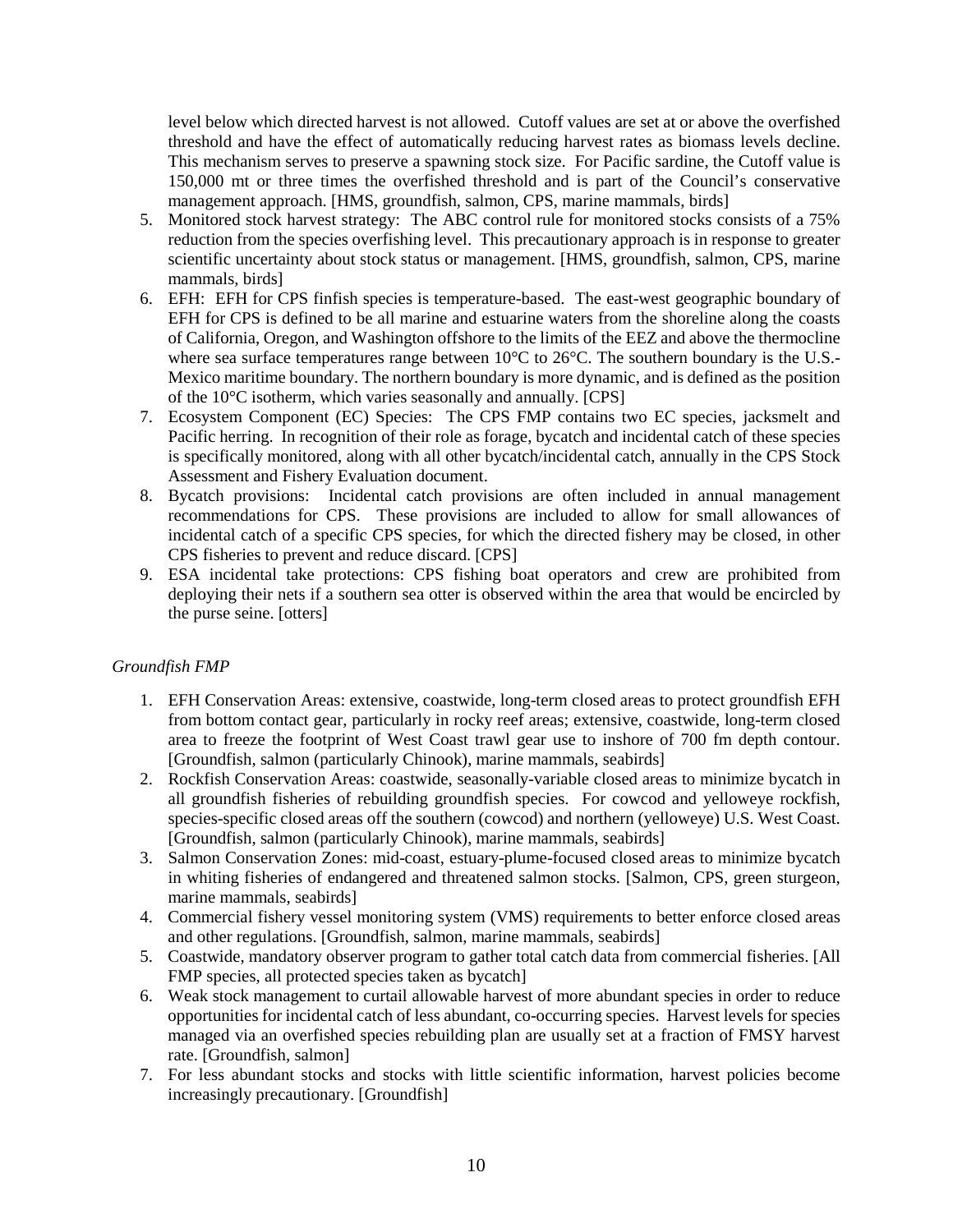- 8. Allowable harvest of shortbelly rockfish, an abundant species with high prey value to the CCE, is set extremely low to accommodate incidental catch while discouraging any fishery development, to ensure that it retains its role as prey for other (non-human) predator species. [Groundfish, HMS, salmon, marine mammals, seabirds]
- 9. Stock assessments include literature review and discussion of relevant ecological biological, social and economic factors and the interactions between them, to allow SSC and Council to weigh impacts of those factors under different potential harvest scenarios. [Groundfish]
- 10. Trawl gear regulations to constrain habitat damage through a small footrope requirement shoreward of the RCAs, and minimize catch of juveniles through a minimum mesh size requirement. Fixed gear regulations to prevent lost gear from ghost fishing through a gear attendance requirement and, for pots, a biodegradable escape panel requirement. [Groundfish, salmon (particularly Chinook), marine mammals, seabirds]
- 11. Regulations requiring fishery participants to sort their catch by species, ensuring better long-term data on the hugely varied groundfish species catch and landings. [Groundfish]
- 12. For whiting, participation in a U.S.-Canada bilateral treaty organization to jointly manage and conserve Pacific whiting to ensure that harvest of the cross-boundary resource remains within sustainable parameters. [Groundfish, marine mammals, seabirds]
- 13. Implementation of the Individual Fishing Quota trawl rationalization program, which has demonstrated reduced bycatch of non-target species such as halibut and overfished species of concern since its inception in January 2011. [Groundfish, Halibut]

*Highly Migratory Species (HMS) FMP*

- 1. FMP designates EFH for each species within the FMP, with sub-designations for the different life stages of those species. EFH designations for some HMS' life stages are temperature-based, recognizing those species' habits of associating with certain temperature ranges, regardless of where those temperatures may occur in any given season or year.
- 2. Sea turtle and marine mammal bycatch minimization and mitigation measures: NMFS-trained observers on vessels. Sea turtle protections: swordfish longline fishery prohibited west of 150° W. long.; prohibition on light stick possession for longline vessels operating west of 150° W. long.; shallow set longline fishing prohibited east of 150° W. long; seasonal area closures for drift gillnet in times and areas where there have been prior fishery interactions with leatherback sea turtles (the Pacific Leatherback Conservation Area), regulations for drift gillnet closures during El Niño events; equipment and handling requirements for bringing incidentally caught turtles onboard, and resuscitating and releasing when possible; mandatory sea turtle amd marine mammal training for skipper and crew participating in the drift gillnet fishery. Marine mammal protections: Pacific Cetacean Take Reduction Plan requires gear modifications on drift gillnet gear (pinger and gear depth requirements). State regulations to reduce marine mammal bycatch using time/area closures. [Sea turtles, marine mammals]
- 3. Seabird bycatch minimization and mitigation measures: gear configuration and setting requirements, offal discharge requirements, equipment and handling requirements for bringing incidentally caught short-tailed albatross onboard, and resuscitating and releasing when possible. [Seabirds]
- 4. Bycatch limitations for HMS taken with non-HMS gear. [HMS]
- 5. HMS permitting and record-keeping requirements for U.S. vessels operating in the EEZ and on the high seas and landing HMS in U.S. ports. [HMS]
- 6. Selected commercial fishery vessel monitoring system (VMS) requirements to better enforce closed areas and other regulations. [HMS]